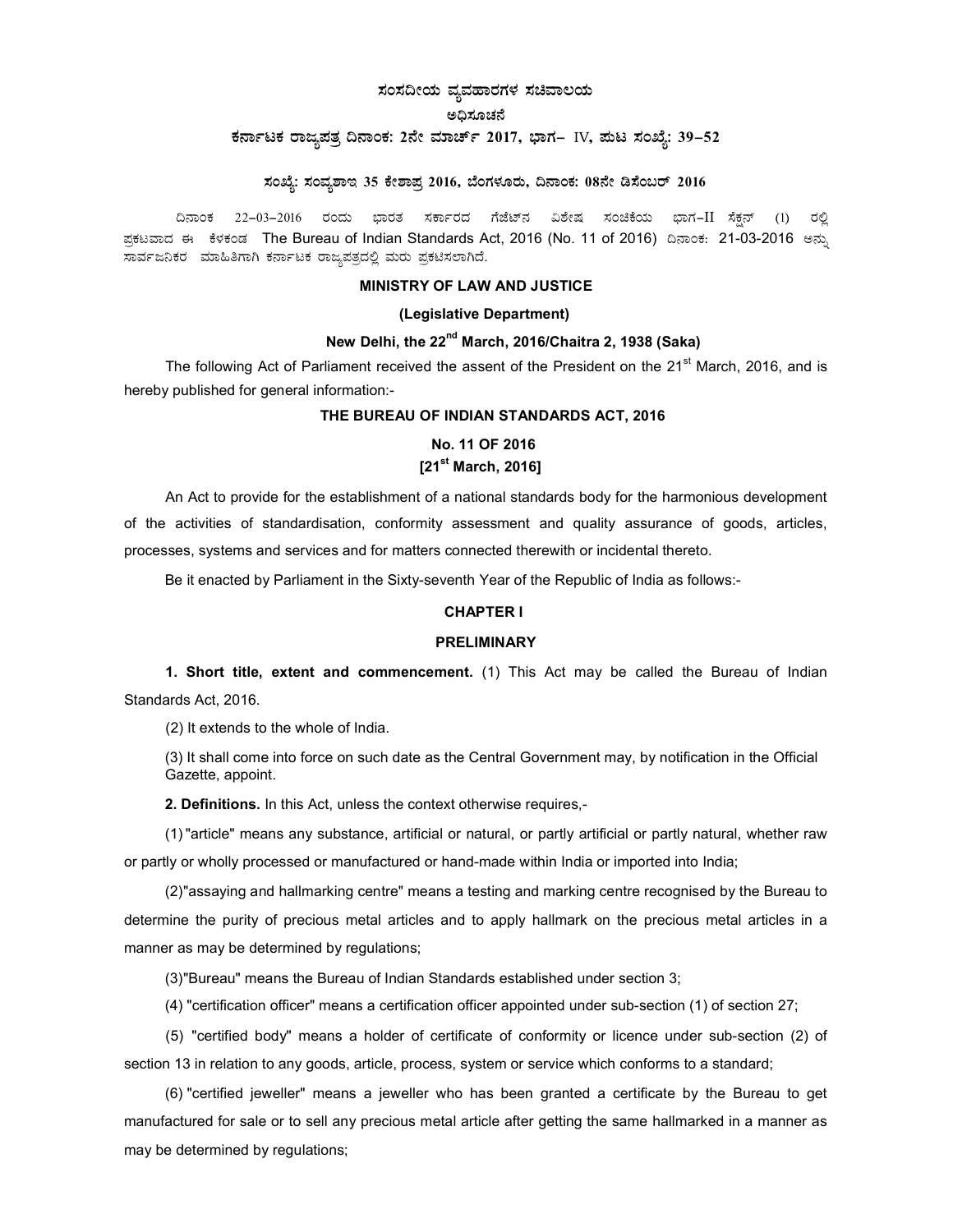(7) "conformity assessment" means demonstration that requirements as may be specified relating to an article, process, system, service, person or body are fulfilled;

(8) "conformity assessment scheme" means a scheme relating to such goods, article, process, system or service as may be notified by the Bureau under section 12;

(9) "consumer" means a person as defined in the Consumer Protection Act, 1986; (68 of 1986)

(10) "covering" includes any stopper, cask, bottle, vessel, box, crate, cover, capsule, case, frame, wrapper, bag, sack, pouch or other container;

(11) "Director General" means the Director General appointed under sub-section (1) of section 7;

(12) "Executive Committee" means the Executive Committee constituted under sub-section (1) of section 4;

(13) "fund" means the fund constituted under section 20;

(14) "goods" includes all kinds of movable properties under the Sale of Goods Act, 1930, (3 of 1930) other than actionable claims, money, stocks and shares;

(15) "Governing Council" means a Governing Council constituted under sub-section (3) of section 3;

(16) "Hallmark" means in relation to precious metal article, the Standard Mark, which indicates the proportionate content of precious metal in that article as per the relevant Indian Standard;

(17) "Indian Standard" means the standard including any tentative or provisional standard established and published by the Bureau, in relation to any goods, article, process, system or service, indicative of the quality and specification of such goods, article, process, system or service and includes-

- (i) any standard adopted by the Bureau under sub-section (2) of section 10; and
- (ii) any standard established and published, or recognised, by the Bureau of Indian Standards established under the Bureau of Indian Standard Act, 1986, (63 of 1986) which was in force immediately before the commencement of this Act;
- (18) "Indian Standards Institution" means the Indian Standards Institution registered under the Societies Registration Act, 1860;

(21 of 1860)

(19) "jeweller" means a person engaged in the business to get manufactured precious metal article for sale or to sell precious metal articles;

(20) "licence" means a licence granted under section 13 to use a specified Standard Mark in relation to any goods, article, process, system or service, which conforms to a standard;

(21) "manufacturer" means a person responsible for designing and manufacturing any goods or article;

(22) "mark" includes a device, brand, heading, label, ticket, pictorial representation, name, signature, word, letter or numeral or any combination thereof;

(23) "member" means a member of the Governing Council, Executive Committee or any of the Advisory Committee;

(24) "notification" means a notification published in the Official Gazette and the expression "notify" or "notified" shall be construed accordingly;

(25) "person" means a manufacturer, an importer, a distributor, retailer, seller or lessor of goods or article or provider of service or any other person who uses or applies his name or trade mark or any other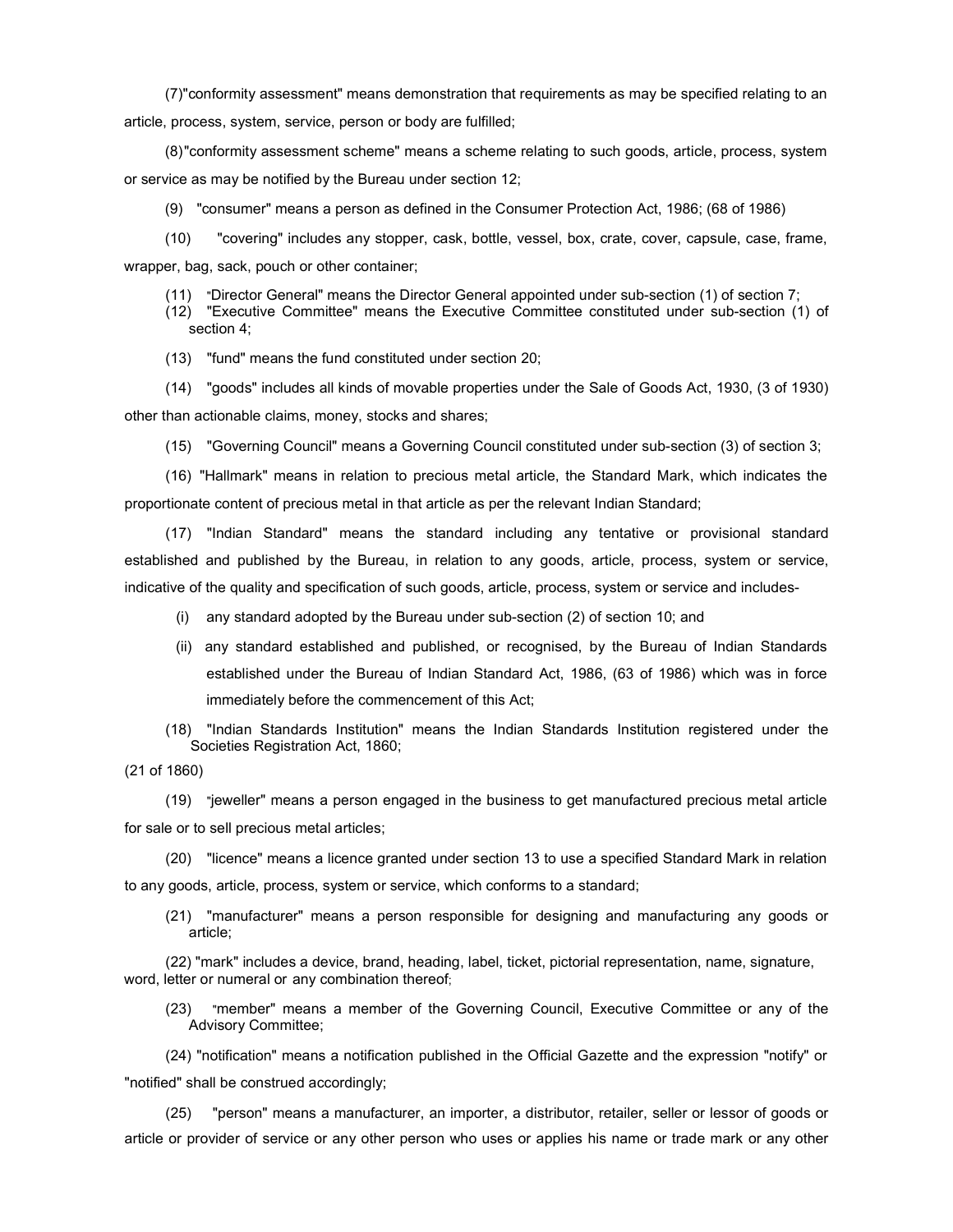distinctive mark on to goods or article or while providing a service, for any consideration or gives goods or article or provides service as prize or gift for commercial purposes including their representative and any person who is engaged in such activities, where the manufacturer, importer, distributor, retailer, seller, lessor or provider of service cannot be identified;

- (26) "precious metal" means gold, silver, platinum and palladium;
- (27) "precious metal article" means any article made entirely or in part from precious metals or their alloys;
- (28) "prescribed" means prescribed by rules made under this Act;
- (29) "process" means a set of inter-related or interacting activities, which transforms inputs into outputs;
- (30) "recognised testing and marking centre" means a testing and marking centre recognised by the Bureau under sub-section (5) of section 14;
- (31) "recognised testing laboratory" means a testing laboratory recognised by the Bureau under sub-section (4) of section 13;

(32) "registering authority" means any authority competent under any law for the time being in force to register any company, firm or other body of persons, or any trade mark or design, or to grant a patent;

(33) "regulations" means regulations made by the Bureau under this Act;

(34) "sale" means to sell, distribute, hire, lease or exchange of goods, article, process, system or service for any consideration or for commercial purposes;

(35) "seller" means a person who is engaged in the sale of any goods, article, process, system or service;

(36) "service" means the result generated by activities at the interface between an organisation and a customer and by organisation's internal activities, to meet customer requirements;

(37) "specification" means a description of goods, article, process, system or service as far as practicable by reference to its nature, quality, strength, purity, composition, quantity, dimensions, weight, grade, durability, origin, age, material, mode of manufacture or processing, consistency and reliability of service delivery or other characteristics to distinguish it from any other goods, article, process, system or service;

(38) "specified" means specified by the regulations;

(39) "standards" means documented agreements containing technical specifications or other precise criteria to be used consistently as rules, guidelines, or definitions of characteristics, to ensure that goods, articles, processes, systems and services are fit for their purpose;

(40) "Standard Mark" means the mark specified by the Bureau, and includes Hallmark, to represent conformity of goods, article, process, system or service to a particular Indian Standard or conformity to a standard, the mark of which has been established, adopted or recognised by the Bureau and is marked on the article or goods as a Standard Mark or on its covering or label attached to such goods or article so marked;

- (41) "system" means a set of inter-related or interacting elements;
- (42) "testing laboratory" means a body set up for the purpose of testing of goods or article against a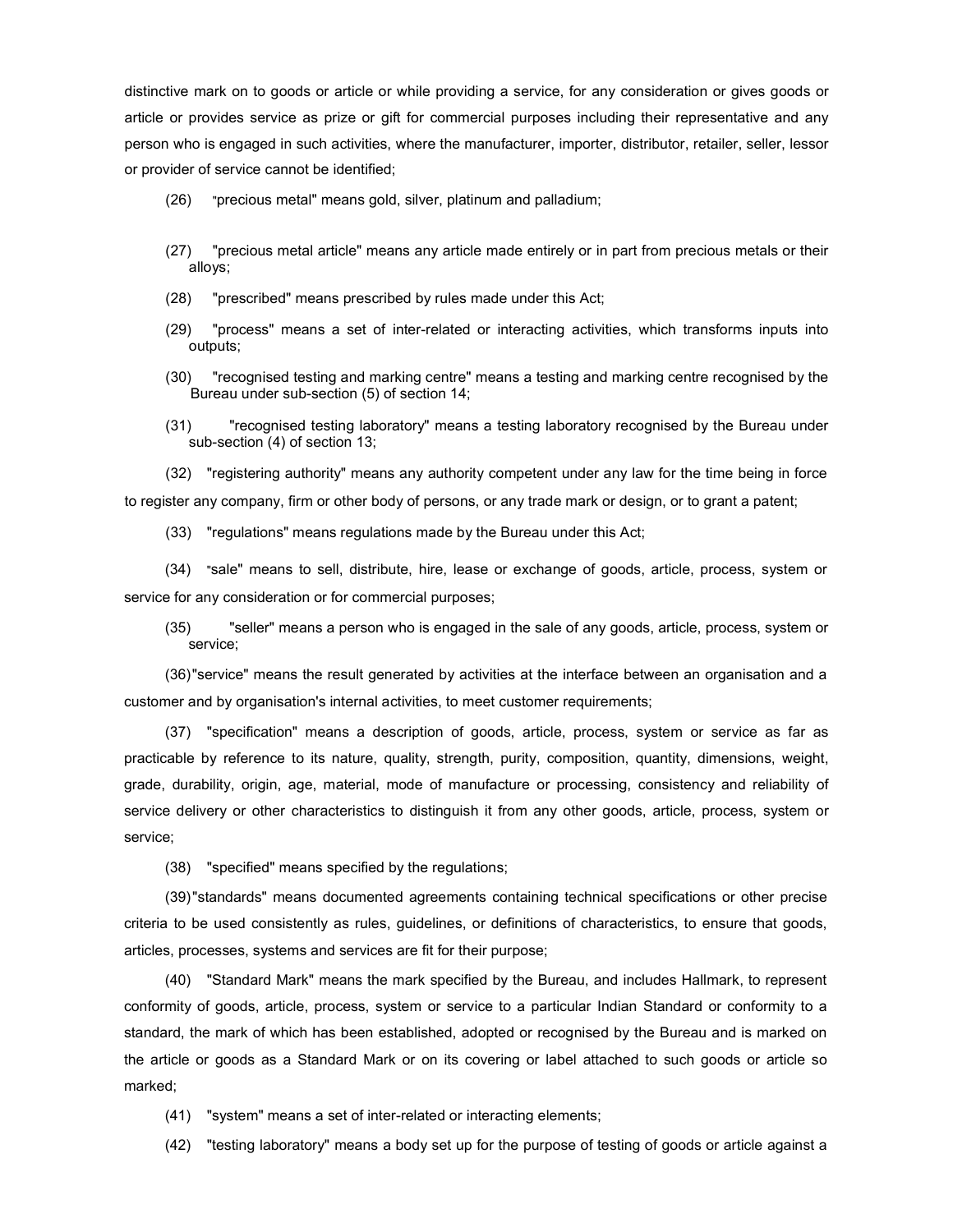set of requirements and report its findings;

(43) "trade mark" means a mark used or proposed to be used in relation to goods or article or process or system or service for the purpose of indicating, or so as to indicate, a connection in the course of trade of goods, article, process, system or service, as the case may be, and some person having the right, either as proprietor or as registered user, to use the mark, whether with or without any indication of the identity of that person.

#### CHAPTER II

## BUREAU OF INDIAN STANDARDS

3. Establishment of Bureau and Constitution of Governing Council. (1) With effect from such date as the Central Government may, by notification in the Official Gazette, appoint in this behalf, there shall be established a national body for the purposes of this Act, a Bureau, to be called the Bureau of Indian **Standards** 

(2) The Bureau shall be a body corporate by the name aforesaid, having perpetual succession and a common seal, with power, subject to the provisions of this Act, to acquire, hold and dispose of property, both movable and immovable, and to contract and shall by the said name sue and be sued.

(3) The members of the Governing Council shall constitute the Bureau and general superintendence, direction and management of the affairs of the Bureau shall vest in the Governing Council, which shall consist of the following members, namely:-

- (a) the Minister in-charge of the Ministry or Department of the Central Government having administrative control of the Bureau who shall be ex officio President of the Bureau;
- (b) the Minister of State or a Deputy Minister, if any, in the Ministry or Department of the Central Government having administrative control of the Bureau who shall be ex officio Vice-President of the Bureau, and where there is no such Minister of State or Deputy Minister, such person as may be nominated by the Central Government to be the Vice-President of the Bureau;
- (c) the Secretary to the Government of India of the Ministry or Department of the Central Government having administrative control of the Bureau, ex officio;
- (d) the Director General of the Bureau, ex officio;
- (e) such number of other persons to represent the Government, industry, scientific and research institutions, consumers and other interests, as may be prescribed, to be appointed by the Central Government.

(4) The term of office of the members referred to in clause (e) of sub-section (3) and the manner of filling vacancies among, and the procedure to be followed in the discharge of their functions by the members, shall be such as may be prescribed:

Provided that a member, other than an ex officio member of the Bureau of Indian Standards constituted under the Bureau of Indian Standards Act, 1986, (63 of 1986) shall, after the commencement of this Act, continue to hold such office as member till the completion of his term.

(5) The Governing Council may associate with itself, in such manner and for such purposes as may be prescribed, any person whose assistance or advice it may desire in complying with any of the provisions of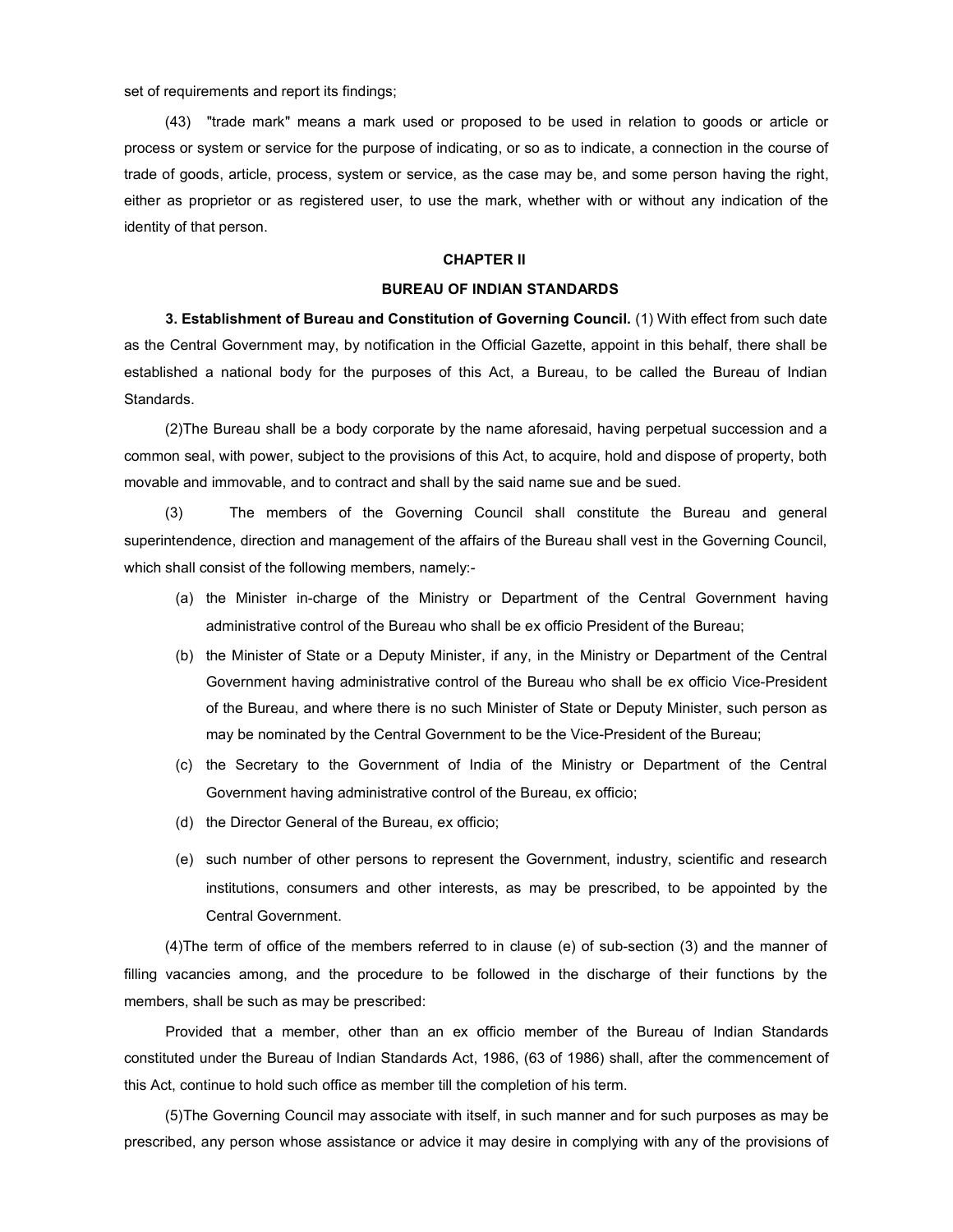this Act and a person so associated shall have the right to take part in the discussions of the Governing Council relevant to the purposes for which he has been associated but shall not have the right to vote.

(6) The Governing Council may, by general or special order in writing, delegate to any member, the Director General or any other person subject to such conditions, if any, as may be specified in the order, such of its powers and functions under this Act except the powers under section 37 as it may deem necessary.

4. Executive Committee of Bureau. (1) The Governing Council may, with the prior approval of the Central Government, by notification in the Official Gazette, constitute an Executive Committee which shall consist of the following members, namely:-

(a) Director General of the Bureau, who shall be its ex officio Chairman; and

(b) such number of members, as may be prescribed.

(2) The Executive Committee constituted under sub-section (1) shall perform, exercise and discharge

such functions, powers and duties of the Bureau, as may be delegated to it by the Governing Council.

5. Advisory Committees of Bureau. (1) Subject to any regulations made in this behalf, the Governing Council may, from time to time and as and when it is considered necessary, constitute the following Advisory Committees for the efficient discharge of the functions of the Bureau, namely: -

- (a) Finance Advisory Committee;
- (b) Conformity Assessment Advisory Committee;
- (c) Standards Advisory Committee;
- (d) Testing and Calibration Advisory Committee; and
- (e) such number of other committees as may be specified by regulations.

(2) Each Advisory Committee shall consist of a Chairman and such other members as may be specified by regulations.

6. Vacancies, etc., not to invalidate act or proceedings. No act or proceedings of the Governing

Council, under section 3 shall be invalid merely by reason of-

- (a) any vacancy in, or any defect in the constitution of the Governing Council; or
- (b) any defect in the appointment of a person acting as a member of the Governing Council; or
- (c) any irregularity in the procedure of the Governing Council not affecting the merits of the case.

7. Director General. (1) The Central Government shall appoint a Director General of the Bureau.

(2) The terms and conditions of service of the Director General of the Bureau shall be such as may be prescribed.

(3) Subject to the general superintendence and control of the Governing Council, the Director General of the Bureau shall be the Chief Executive Authority of the Bureau.

(4) The Director General of the Bureau shall exercise and discharge such of the powers and duties of the Bureau as may be specified by regulations.

(5) The Director General may, by general or special order in writing, delegate to any officer of the Bureau subject to such conditions, if any, as may be specified in the order, such of his powers and functions as are assigned to him under the regulations or are delegated to him by the Governing Council, as he may deem necessary.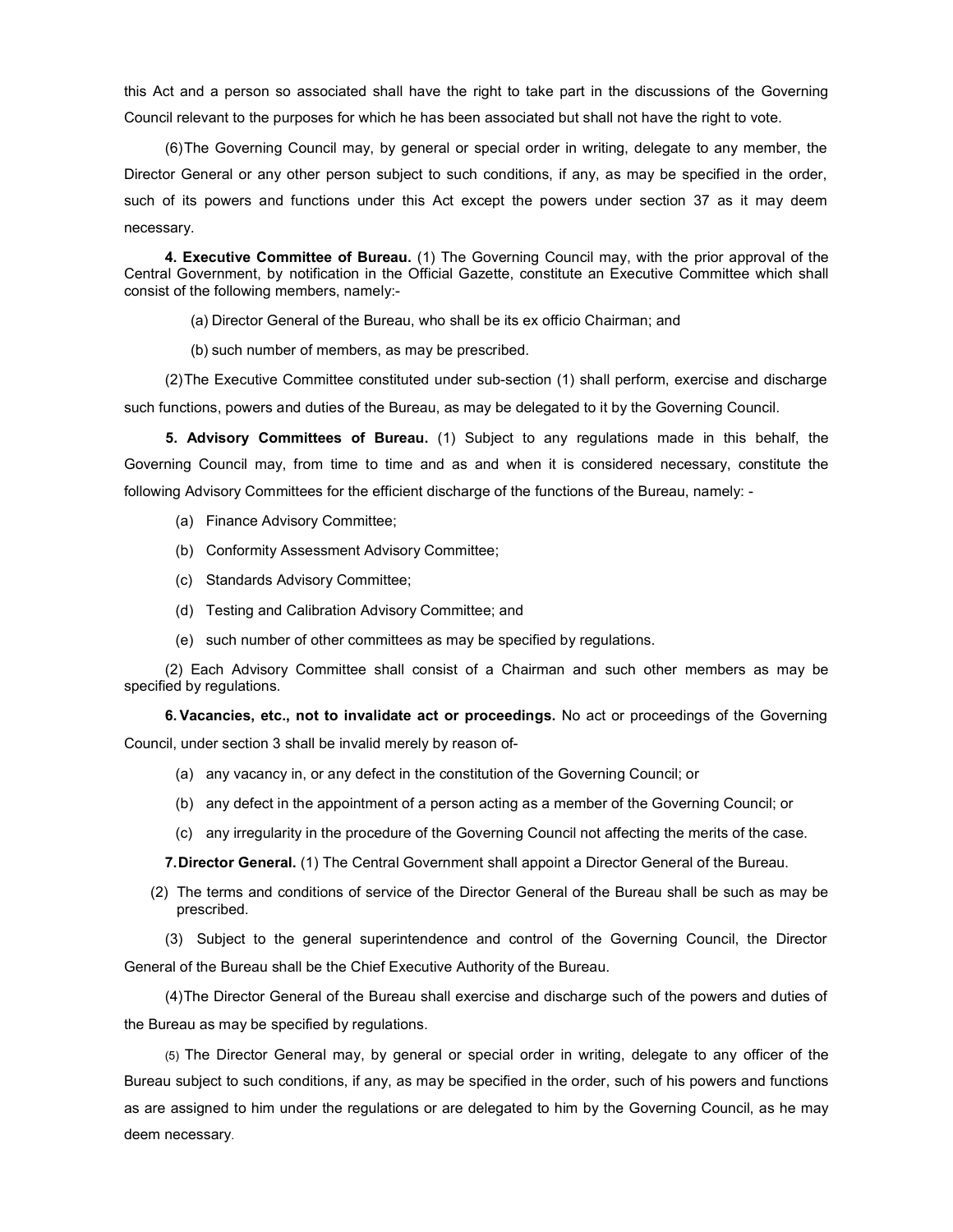8. Officers and employees of Bureau. (1) The Bureau may appoint such other officers and employees as it considers necessary for the efficient discharge of its functions under this Act.

(2) The terms and conditions of service of officers and employees of the Bureau appointed under subsection (1) shall be such as may be specified by regulations.

9. Powers and functions of Bureau. (1) The powers and duties as may be assigned to the Bureau under this Act shall be exercised and performed by the Governing Council and, in particular, such powers may include the power to-

- (a) establish branches, offices or agencies in India or outside;
- (b) recognise, on reciprocal basis or otherwise, with the prior approval of the Central Government, the mark of any international body or institution, on such terms and conditions as may be mutually agreed upon by the Bureau in relation to any goods, article, process, system or service at par with the Standard Mark for such goods, article, process, system or service;
- (c) seek recognition of the Bureau and of the Indian Standards outside India on such terms and conditions as may be mutually agreed upon by the Bureau with any corresponding institution or organisation in any country or with any international organisation;
- (d) enter into and search places, premises or vehicles, and inspect and seize goods or articles and documents to enforce the provisions of this Act;
- (e) provide services to manufacturers and consumers of goods or articles or processes for compliances of standards on such terms and conditions as may be mutually agreed upon;
- (f) provide training services in relation to quality management, standards, conformity assessment, laboratory testing and calibration, and any other related areas;
- (g) publish Indian Standards and sell such publications and publications of international bodies;
- (h) authorise agencies in India or outside India for carrying out any or all activities of the Bureau and such other purposes as may be necessary on such terms and conditions as it deems fit;
- (i) obtain membership in regional, international and foreign bodies having objects similar to that of the Bureau and participate in international standards setting process;
- (j) undertake testing of samples for purposes other than for conformity assessment; and
- (k) undertake activities relating to legal metrology.

(2) The Bureau shall take all necessary steps for promotion, monitoring and management of the quality of goods, articles, processes, systems and services, as may be necessary, to protect the interests of consumers and various other stake holders which may include the following namely:-

- (a) carrying out market surveillance or survey of any goods, article, process, system or service to monitor their quality and publish findings of such surveillance or surveys;
- (b) promotion of quality in connection with any goods, article, process, system or service by creating awareness among the consumers and the industry and educate them about quality and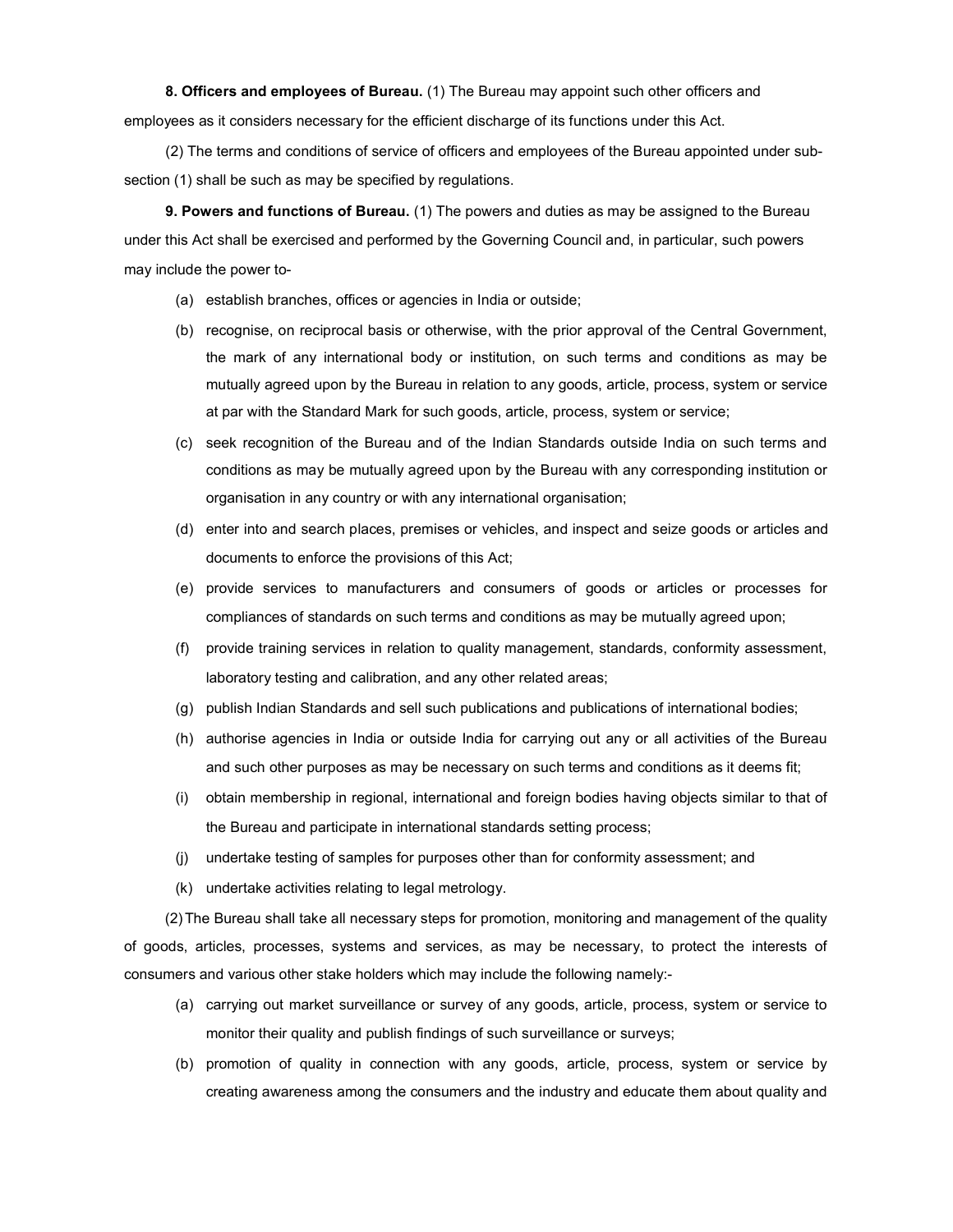standards in connection with any goods, article, process, system and service;

- (c) promotion of safety in connection with any goods, article, process, system or service;
- (d) identification of any goods, articles, process, system or service for which there is a need to establish a new Indian Standard, or to revise an existing Indian Standard;
- (e) promoting the use of Indian Standards;
- (f) recognising or accrediting any institution in India or outside which is engaged in conformity certification and inspection of any goods, article, process, system or service or of testing laboratories;
- (g) coordination and promotion of activities of any association of manufacturers or consumers or any other body in relation to improvement in the quality or in the implementation of any quality assurance activities in relation to any goods, article, process, system or service; and
- (h) such other functions as may be necessary for promotion, monitoring and management of the quality of goods, articles, processes, systems and services and to protect the interests of consumers and other stake holders.

(3) The Bureau shall perform its functions under this section through the Governing Council in accordance with the direction and subject to such rules as may be made by the Central Government.

## CHAPTER III

### INDIAN STANDARDS, CERTIFICATION AND LICENCE

10. Indian Standards. (1) The standards established by the Bureau shall be the Indian Standards.

- (2) The Bureau may-
- (a) establish, publish, review and promote the Indian Standard, in relation to any goods, article, process, system or service in such manner as may be prescribed;
- (b) adopt as Indian Standard, any standard, established by any other Institution in India or elsewhere, in relation to any goods, article, process, system or service in such manner as may be prescribed;
- (c) recognise or accredit any institution in India or outside which is engaged in standardisation;
- (d) undertake, support and promote such research as may be necessary for formulation of Indian Standards.

(3) The Bureau, for the purpose of this section, shall constitute, as and when considered necessary, such number of technical committees of experts for the formulation of standards in respect of goods, articles, processes, systems or services, as may be necessary.

(4) The Indian Standard shall be notified and remain valid till withdrawn by the Bureau.

(5) Notwithstanding anything contained in any other law, the copyright in an Indian Standard or any other publication of the Bureau shall vest in the Bureau.

11. Prohibition to publish, reproduce or record without authorisation by Bureau. (1) No individual shall, without the authorisation of the Bureau, in any manner or form, publish, reproduce or record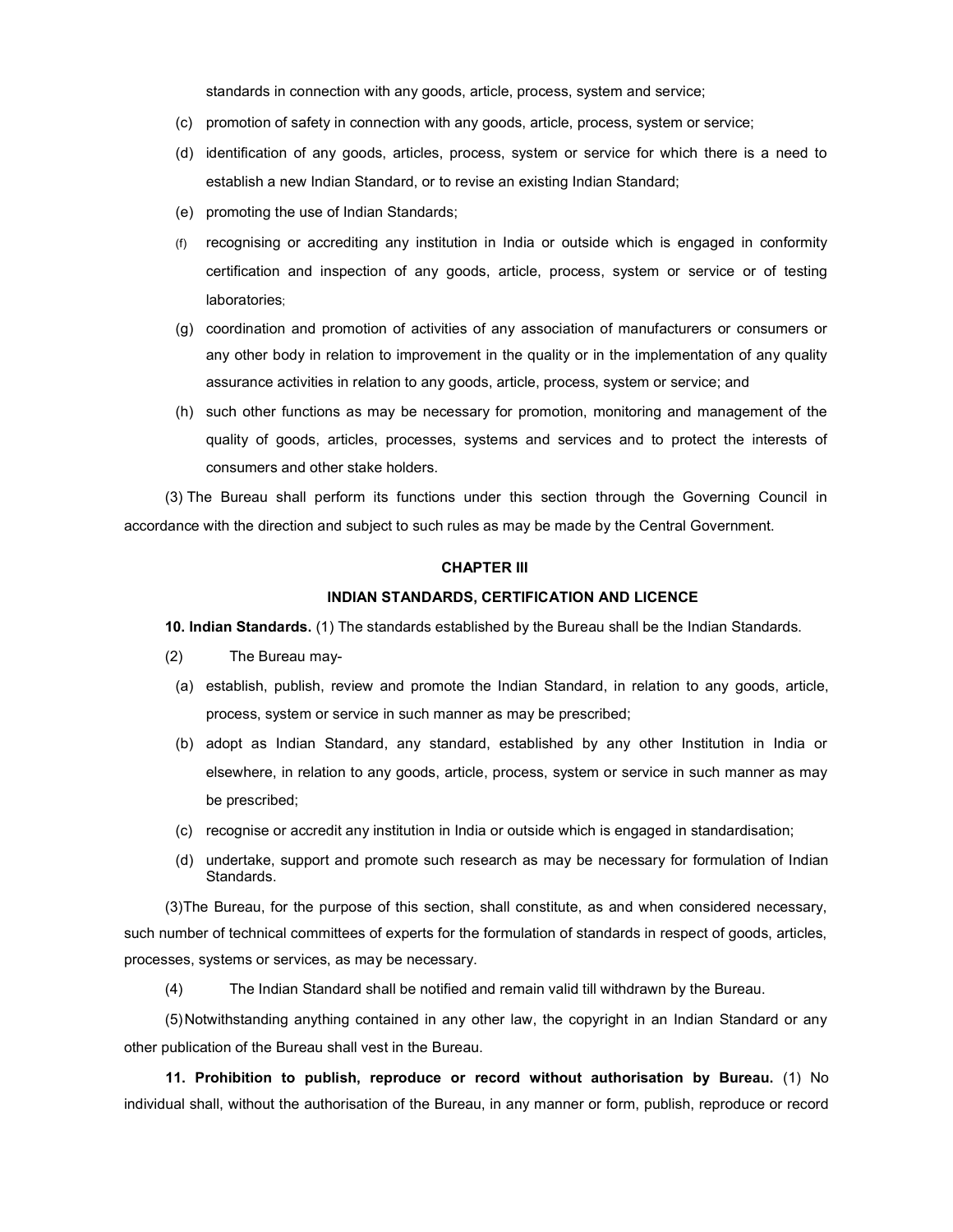any Indian Standard or part thereof, or any other publication of the Bureau.

(2) No person shall issue a document that creates, or may create the impression that it is or contains an Indian Standard, as contemplated in this Act:

Provided that nothing in this sub-section shall prevent any individual from making a copy of Indian Standard for his personal use.

12. Conformity Assessment scheme. (1) The Bureau may notify a specific or different conformity assessment scheme for any goods, article, process, system or service or for a group of goods, articles, processes, systems or services, as the case may be, with respect to any Indian Standard or any other standard in a manner as may be specified by regulations.

(2) The Bureau may establish a Standard Mark in relation to each of its conformity assessment schemes, which shall be of such design and contain such particulars as may be specified by regulations to represent a particular standard.

13. Grant of licence or certificate of conformity. (1) A person may apply for grant of licence or certificate of conformity, as the case may be, if the goods, article, process, system or service conforms to an Indian Standard.

- (2) Where any goods, article, process, system or service conforms to a standard, the Director General may, by an order, grant-
	- (a) a certificate of conformity in a manner as may be specified by regulations; or
	- (b) a licence to use or apply a Standard Mark in a manner as may be specified by regulations,

subject to such conditions and on payment of such fees, including late fee or fine, before or during the operation of the certificate of conformity or licence, and as determined by regulations.

(3) While granting a certificate of conformity or licence to use a Standard Mark, the Bureau may, by order, specify the marking and labelling requirements that shall necessarily be affixed as may be specified from time to time.

(4) The Bureau may establish, maintain or recognise testing laboratories for the purposes of conformity assessment and quality assurance and for such other purposes as may be required for carrying out its functions.

14. Certification of Standard Mark of jewellers and sellers of certain specified goods or articles. (1) The Central Government, after consulting the Bureau, may notify precious metal articles or other goods or articles as it may consider necessary, to be marked with a Hallmark or Standard Mark, as the case may be, in a manner as specified in sub-section (2).

(2) The goods or articles notified in sub-section (1) may be sold through retail outlets certified by the Bureau after such goods or articles have been assessed for conformity to the relevant standard by testing and marking centre, recognised by the Bureau and marked with Hallmark or Standard Mark, as the case may be, as specified by regulations.

(3) The Central Government may, after consulting the Bureau, by an order published in the Official Gazette, make it compulsory for the sellers of goods or article notified under sub-section (1) to be sold only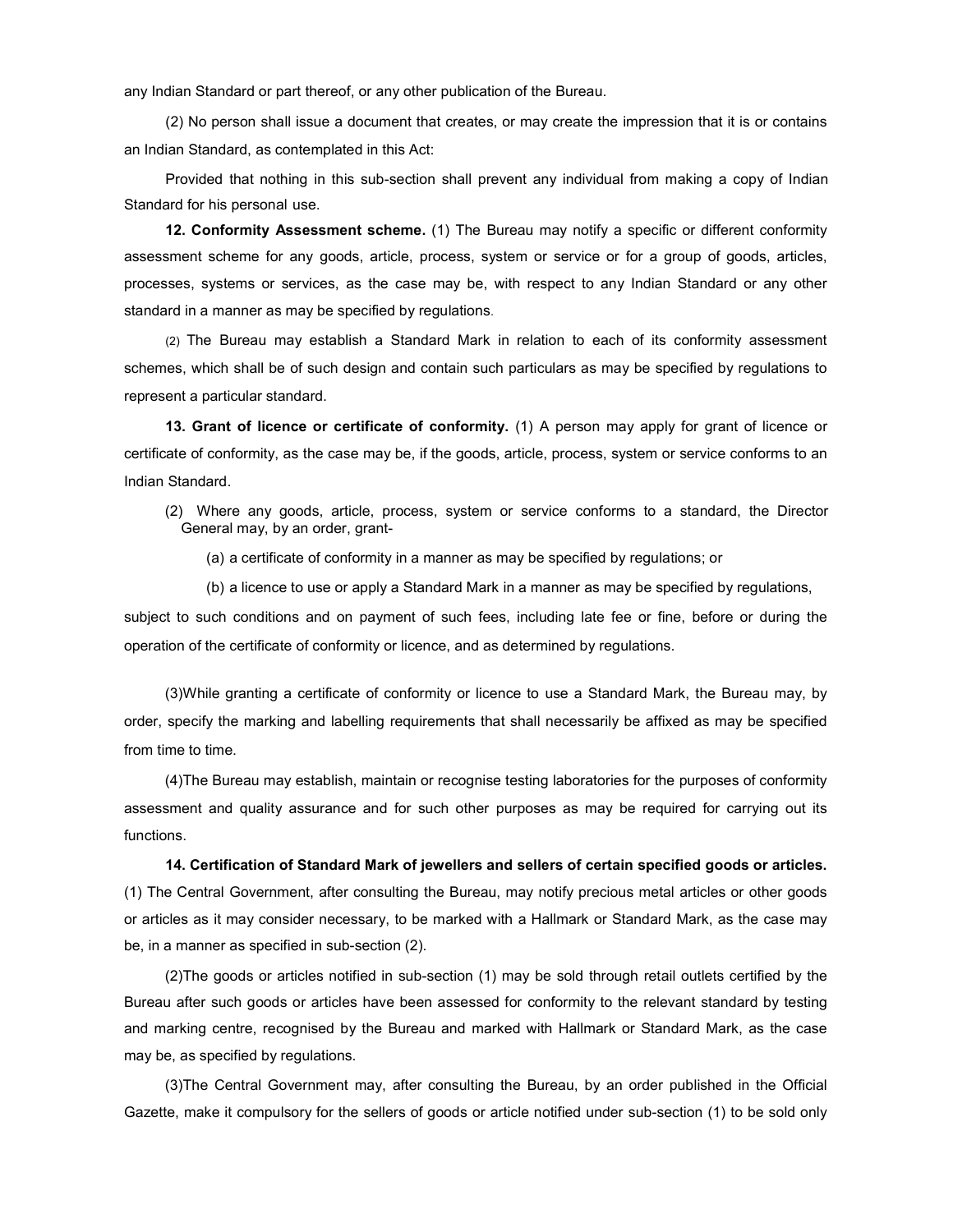through certified sales outlets fulfilling such conditions as may be determined by regulations.

(4) The Bureau may, by an order, grant, renew, suspend or cancel certification of Standard Mark or Hallmark of a jeweller or any other seller for sale of goods or articles notified under sub-section (1) in such manner as may be determined by regulations.

(5) The Bureau may establish, maintain and recognise testing and marking centres, including assaying and hallmarking centres, for conformity assessment and application of Standard Mark, including Hallmark, on goods or articles notified under sub-section (1), in a manner as may be specified by regulations.

(6) No testing and marking centre or assaying and hallmarking centre, other than the recognised by the Bureau, shall with respect to goods or articles notified under sub-section (1), use, affix, emboss, engrave, print or apply in any manner the Standard Mark, including the Hallmark, or colourable imitation thereof, on any goods or article; and make any claim in relation to the use and application of a Standard Mark, including the Hallmark, through advertisements, sales promotion leaflets, price lists or the like.

(7) Every recognised testing and marking centre, including assaying and hallmarking centre, shall use or apply Standard Mark on good or articles notified under sub-section (1), including Hallmark on precious metal articles, after accurately determining the conformity of the same in a manner as may be specified.

(8) No recognised testing and marking centre, including assaying and hallmarking centre, shall, notwithstanding that it has been recognised under sub-section (5), use or apply in relation to any goods or article notified under sub-section (1) a Standard Mark, including Hallmark, or any colourable imitation thereof, unless such goods or article conforms to the relevant standard.

15. Prohibition to import, sell, exhi bit, etc. (1) No person shall import, distribute, sell, store or exhibit for sale, any goods or article under sub-section (1) of section 14, except under certification from the Bureau.

(2) No person, other than that certified by the Bureau, shall sell or display or offer to sell goods or articles that are notified under sub-section (3) of section 14 and marked with the Standard Mark, including Hallmark and claim in relation to the Standard Mark, including Hallmark, through advertisements, sales promotion leaflets, price lists or the like.

(3) No certified jeweller or seller shall sell or display or offer to sell any notified goods or articles, notwithstanding that he has been granted certification, with the Standard Mark, including Hallmark, or any colourable imitation thereof, unless such goods or article is marked with a Standard Mark or Hallmark, in a manner as may be specified by regulations, and unless such goods or article conforms to the relevant standard.

16. Central Government to direct compulsory use of Standard Mark. (1) If the Central Government is of the opinion that it is necessary or expedient so to do in the public interest or for the protection of human, animal or plant health, safety of the environment, or prevention of unfair trade practices, or national security, it may, after consulting the Bureau, by an order published in the Official Gazette, notify-

- (a) goods or article of any scheduled industry, process, system or service; or
- (b) essential requirements to which such goods, article, process, system or service,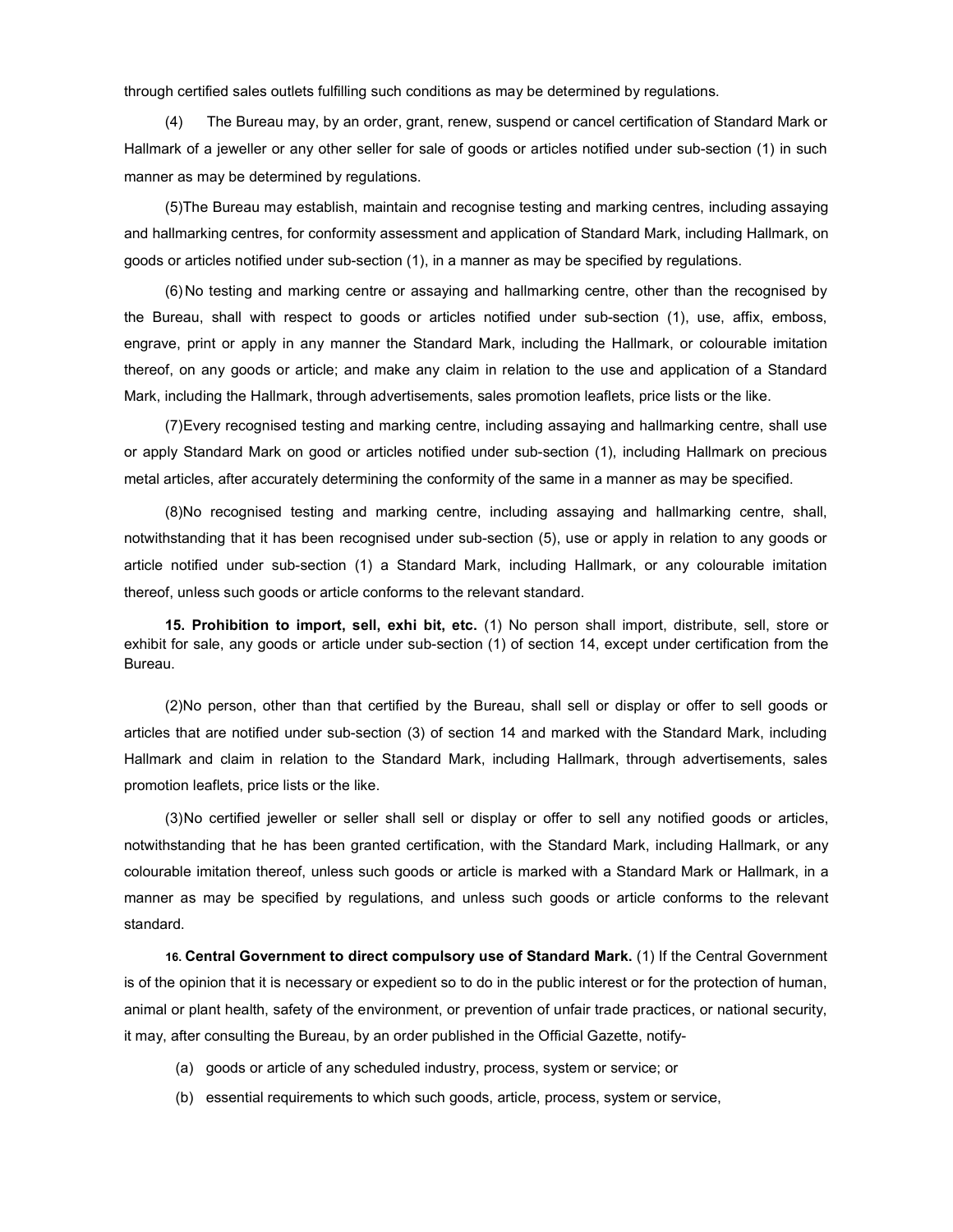which shall conform to a standard and direct the use of the Standard Mark under a licence or certificate of conformity as compulsory on such goods, article, process, system or service.

Explanation.-For the purpose of this sub-section,-

- (i) the expression "scheduled industry" shall have the meaning assigned to it in the Industries (Development and Regulation) Act, 1951; (65 of 1951)
- (ii) it is hereby clarified that essential requirements are requirements, expressed in terms of the parameters to be achieved or requirements of standard in technical terms that effectively ensure that any goods, article, process, system or service meet the objective of health, safety and environment.

(2) The Central Government may, by an order authorise Bureau or any other agency having necessary accreditation or recognition and valid approval to certify and enforce conformity to the relevant standard or prescribed essential requirements under sub-section (1).

17. Prohibition to manufacture, sell, etc., certain goods without Standard Mark. (1) No person shall manufacture, import, distribute, sell, hire, lease, store or exhibit for sale any such goods, article, process, system or service under sub-section (1) of section 16-

- (a) without a Standard Mark, except under a valid licence; or
- (b) notwithstanding that he has been granted a licence, apply a Standard Mark, unless such goods, article, process, system or service conforms to the relevant standard or prescribed essential requirements.

(2) No person shall make a public claim, through advertisements, sales promotion leaflets, price lists or the like, that his goods, article, process, system or service conforms to an Indian standard or make such a declaration on the goods or article, without having a valid certificate of conformity or licence from the Bureau or any other authority approved by the Central Government under sub-section (2) of section 16.

(3) No person shall use or apply or purport to use or apply in any manner, in the manufacture, distribution, sale, hire, lease or exhibit or offer for sale of any goods, article, process, system or service, or in the title of any patent or in any trade mark or design, a Standard Mark or any colourable imitation thereof, except under a valid licence from the Bureau.

18. Obligations of licence holder, seller, etc. (1) The licence holder shall, at all times, remain responsible for conformance of the goods, articles, processes, systems or services carrying the Standard Mark.

(2) It shall be the responsibility of the distributor or the seller, as the case may be, to ensure that goods, articles, processes, systems or services carrying the Standard Mark are purchased from certified body or licence holder.

(3) It shall be the responsibility of the seller before the goods or article is sold or offered to be sold or exhibited or offered for sale to ensure that-

(a) goods, articles, processes, systems or services carrying the Standard Mark bear the requisite labels and marking details, as specified by the Bureau from time to time;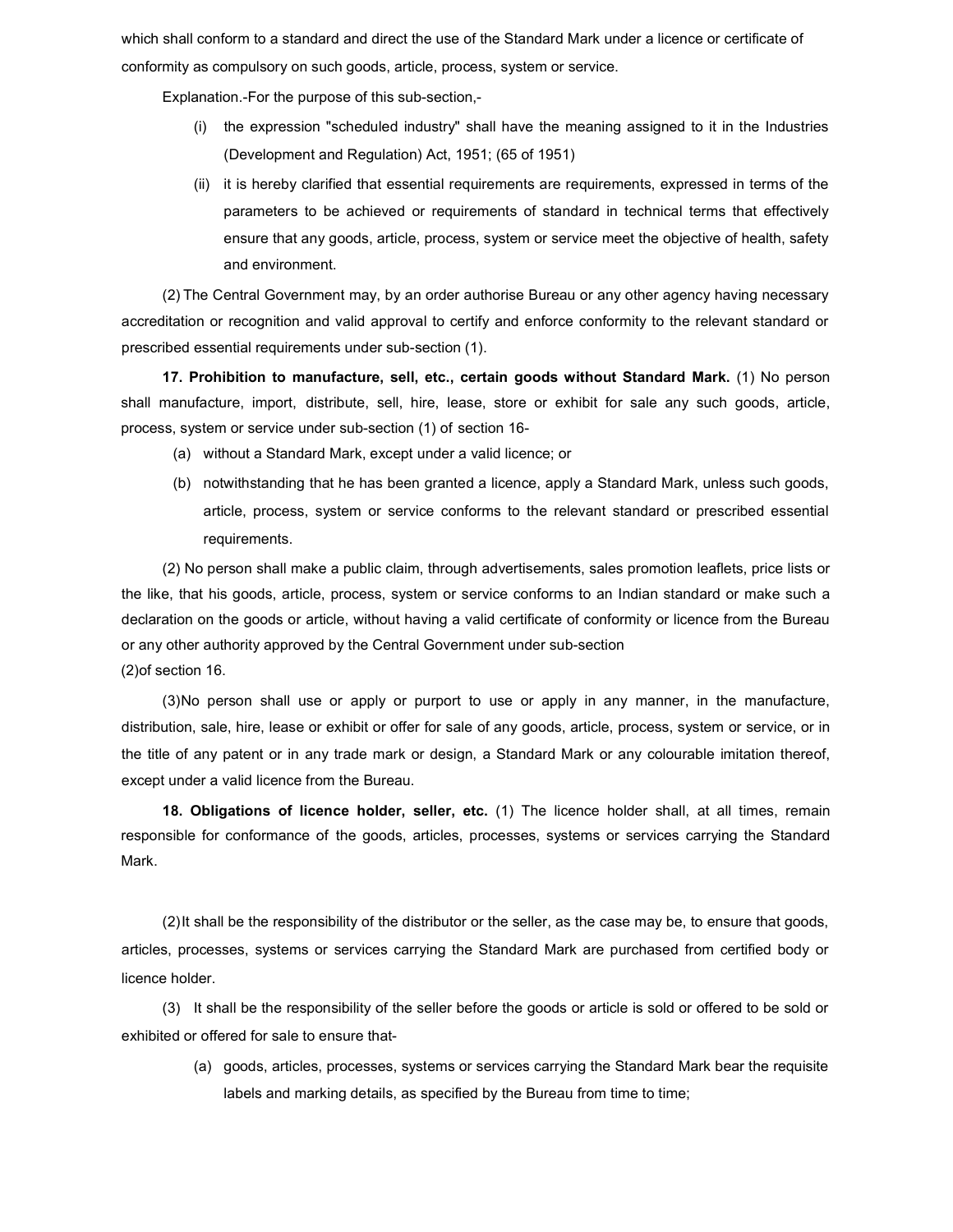(b) the marking and labelling requirements on the product or covering is displayed in a manner that has been specified by the Bureau.

(4) Every certified body or licence holder shall supply to the Bureau with such information and with such samples of any material or substance used in relation to any goods, article, process, system or service, as the case may be, as the Bureau may require for monitoring its quality and for the recovery of the fee as may be prescribed in the certificate of conformity or the licence.

(5) (a) The Bureau may make such inspection and take such samples of any material or substance as may be necessary to see whether any goods, article, process, system or service, in relation to which a Standard Mark has been used, conforms to the requirements of the relevant standard or whether the Standard Mark has been properly used in relation to any goods, article, process, system or service with or without a licence.

(b) The Bureau may publicise the results of its findings and the directions given in pursuance thereof.

(6) If the Bureau is satisfied under the provisions of sub-sections (4) and (5) that the goods, articles, processes, systems or services in relation to which a Standard Mark has been used do not conform to the requirements of the relevant standard, the Bureau may direct the certified body or licence holder or his representative to stop the supply and sale of non-conforming goods or articles and recall the non -conforming goods or articles that have already been supplied or offered for sale and bear such mark from the market or any such place from where they are likely to be offered for sale or prohibit to provide the service.

(7) Where a certified body or licence holder or his representative has sold goods, articles, processes, system or services, which bear a Standard Mark or any colourable imitation thereof, which do not conform to the relevant standard, the Bureau shall direct the certified body or licence holder or his representative to-

- (a) repair or replace or reprocess the standard marked goods, article, process, system or service in a manner as may be specified; or
- (b) pay compensation to the consumer as may be prescribed by the Bureau; or
- (c) be liable for the injury caused by non-conforming goods or article, which bears a Standard Mark, as per the provisions of section 31.

#### CHAPTER IV

## FINANCE, ACCOUNTS AND AUDIT

19. Financial Management of Bureau of Indian Standards. The Central Government may, after due appropriation made by Parliament by law in this behalf, make to the Bureau grants and loans of such sums of money as the Government may consider necessary.

20. Fund of Bureau. (1) There shall be constituted a fund to be called the Bureau of Indian Standards fund and there shall be credited thereto-

- (a) any grants and loans made to the Bureau by the Central Government;
- (b) all fees and charges received by the Bureau under this Act;
- (c) all fines received by the Bureau;
- (d) all sums received by the Bureau from such other sources as may be decided upon by the Central Government.
- (2) The fund shall be applied for meeting-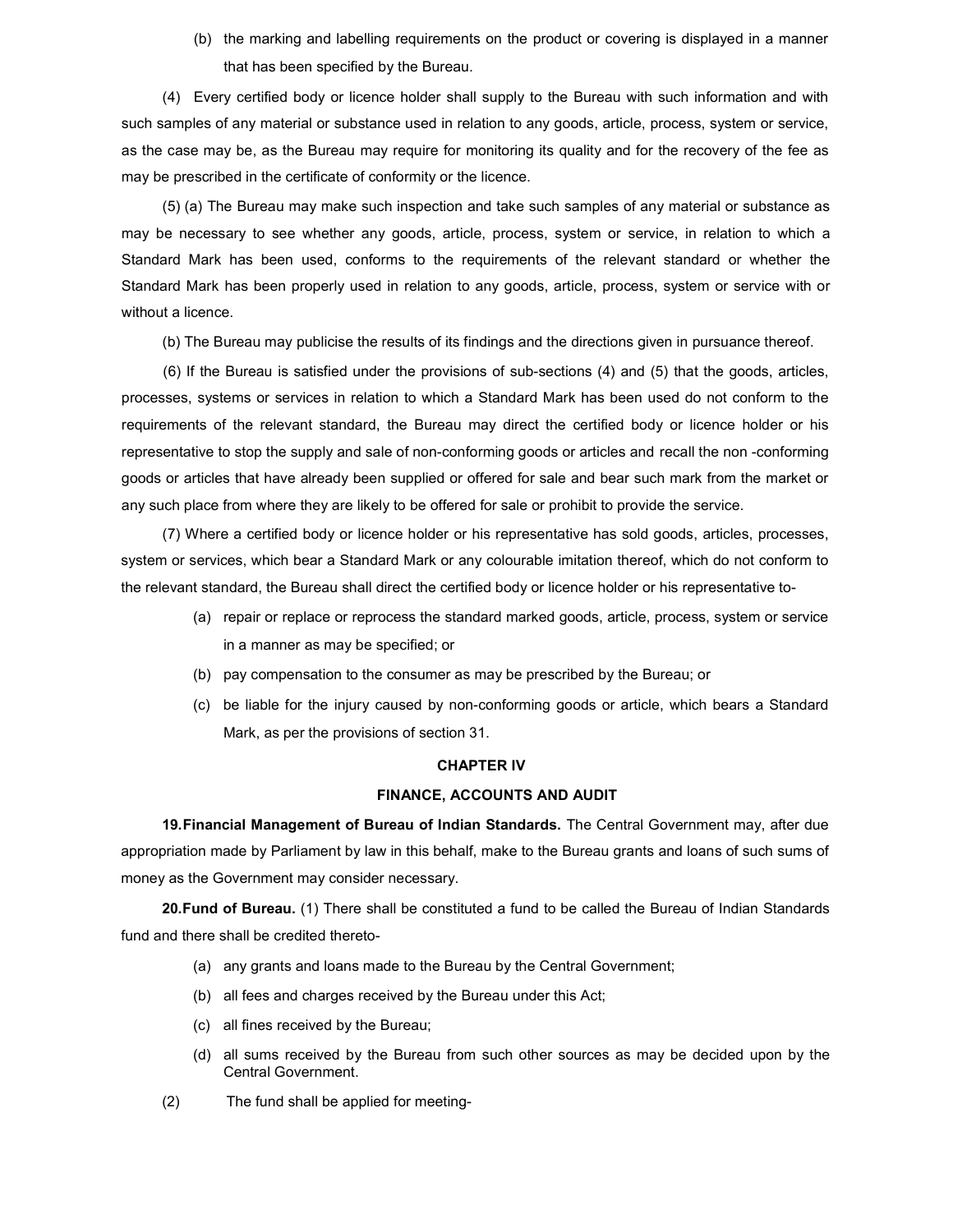- (a) the salary, allowances and other remuneration of the members, Director General, officers and other employees of the Bureau;
- (b) expenses of the Bureau in the discharge of its functions under the Act; and
- (c) expenses on objects and for purposes authorised by this Act:

Provided that the fines received in clause (c) of sub-section (1) shall be used for consumer awareness, consumer protection and promotion of quality of goods, articles, processes, system or services in the country.

21. Borrowing powers of Bureau. (1) The Bureau may, with the consent of the Central Government or in accordance with the terms of any general or special authority given to it by the Central Government, borrow money from any source as it may deem fit for discharging all or any of its functions under this Act.

(2) The Central Government may guarantee in such manner as it thinks fit, the repayment of the principal and the payment of interest thereon with respect to the loans borrowed by Bureau under sub-section  $(1)$ .

22. Budget. The Bureau shall prepare, in such form and at such time in each financial year as may be prescribed, its budget for the next financial year, showing the estimated receipts and expenditure of the Bureau and forward the same to the Central Government.

23. Annual Report. (1) The Bureau shall prepare, in such form and at such time in each financial year as may be prescribed, its account of its activities during the previous financial year, and submit a copy thereof to the Central Government.

(2) The Central Government shall cause the annual report to be laid, as soon as may be after it is received, before each House of Parliament.

24. Accounts and audit. (1) The Bureau shall maintain proper accounts and other relevant records and prepare an annual statement of accounts, in such form as may be prescribed by the Central Government in consultation with the Comptroller and Auditor-General of India.

(2) The accounts of the Bureau shall be audited by the Comptroller and Auditor-General of India at such intervals as may be specified by him and any expenditure incurred in connection with such audit shall be payable by the Bureau to the Comptroller and Auditor-General of India.

(3) The Comptroller and Auditor-General of India and any person appointed by him in connection with the audit of the accounts of the Bureau shall have the same rights and privileges and the authority in connection with such audit as the Comptroller and Auditor¬General of India generally has in connection with the audit of Government accounts and, in particular, shall have the right to demand the production of books, accounts, connected vouchers and other documents and papers and to inspect any office of the Bureau.

(4) The accounts of the Bureau as certified by the Comptroller and Auditor-General of India or any other person appointed by him in this behalf together with the audit report thereon shall be forwarded annually to the Central Government and that Government shall cause the same to be laid before each House of Parliament.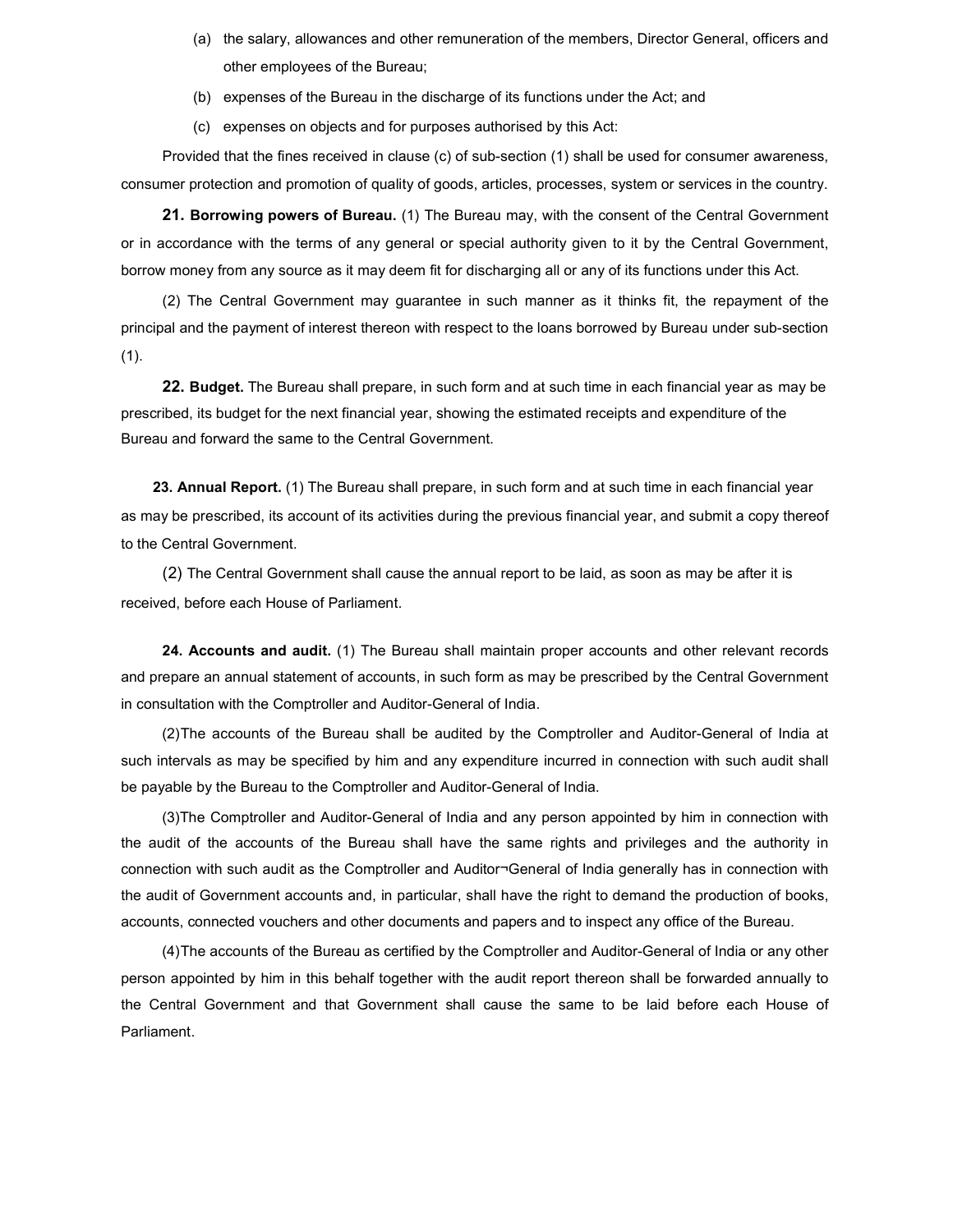### CHAPTER V

#### **MISCELLANEOUS**

25. Power of Central Government to Issue directions. (1) Without prejudice to the foregoing provisions of this Act, the Bureau shall, in the exercise of its powers or the performance of its functions under this Act, be bound by such directions on questions of policy as the Central Government may give in writing to it from time to time:

Provided that the Bureau shall, as far as practicable, be given an opportunity to express its views before any direction is given under this sub-section.

(2) The decision of the Central Government whether a question is one of policy or not shall be final.

(3) The Central Government may take such other action as may be necessary for the promotion, monitoring and management of quality of goods, articles, processes, systems and services and to protect the interests of consumers and various other stakeholders and notify any other goods, articles, processes, systems and services for the purpose of sub-section (1) of section 16.

26. Restriction on use of name of Bureau and Indian Standard. (1) No person shall, with a view to deceive or likely to deceive the public, use without the previous permission of the Bureau,-

- (a) any name which so nearly resembles the name of the Bureau as to deceive or likely to deceive the public or the name which contains the expression "Indian Standard" or any abbreviation thereof; or
- (b) any title of any patent or mark or trade mark or design, in relation to any goods, article, process, system or service, containing the expressions "Indian Standard" or "Indian Standard Specification" or any abbreviation of such expressions.
- (2) Notwithstanding anything contained in any law for the time being in force, no registering authority shall-
	- (a) register any company, firm or other body of persons which bears any name or mark; or
	- (b) register a trade mark or design which bears any name or mark; or
	- (c) grant a patent, in respect of an invention, which bears a title containing any name or mark,

if the use of such name or mark is in contravention of sub-section (1).

(3) If any question arises before a registering authority whether the use of any name or mark is in contravention of sub-section (1), the registering authority may refer the question to the Central Government whose decision thereon shall be final.

27. Appointment and powers of certification officers. (1) The Bureau may appoint as many certification officers as may be necessary for the purpose of inspection whether any goods, article, process, system or service in relation to which the Standard Mark has been used conforms to the relevant standard or whether the Standard Mark has been properly used in relation to any goods, article, process, system or service with or without licence, and for performing such other functions as may be assigned to them.

(2) Subject to any rules made under this Act, a certification officer shall have power to-

(a) inspect any operation carried on in connection with any goods, article, process, system or service in relation to which the Standard Mark has been used; and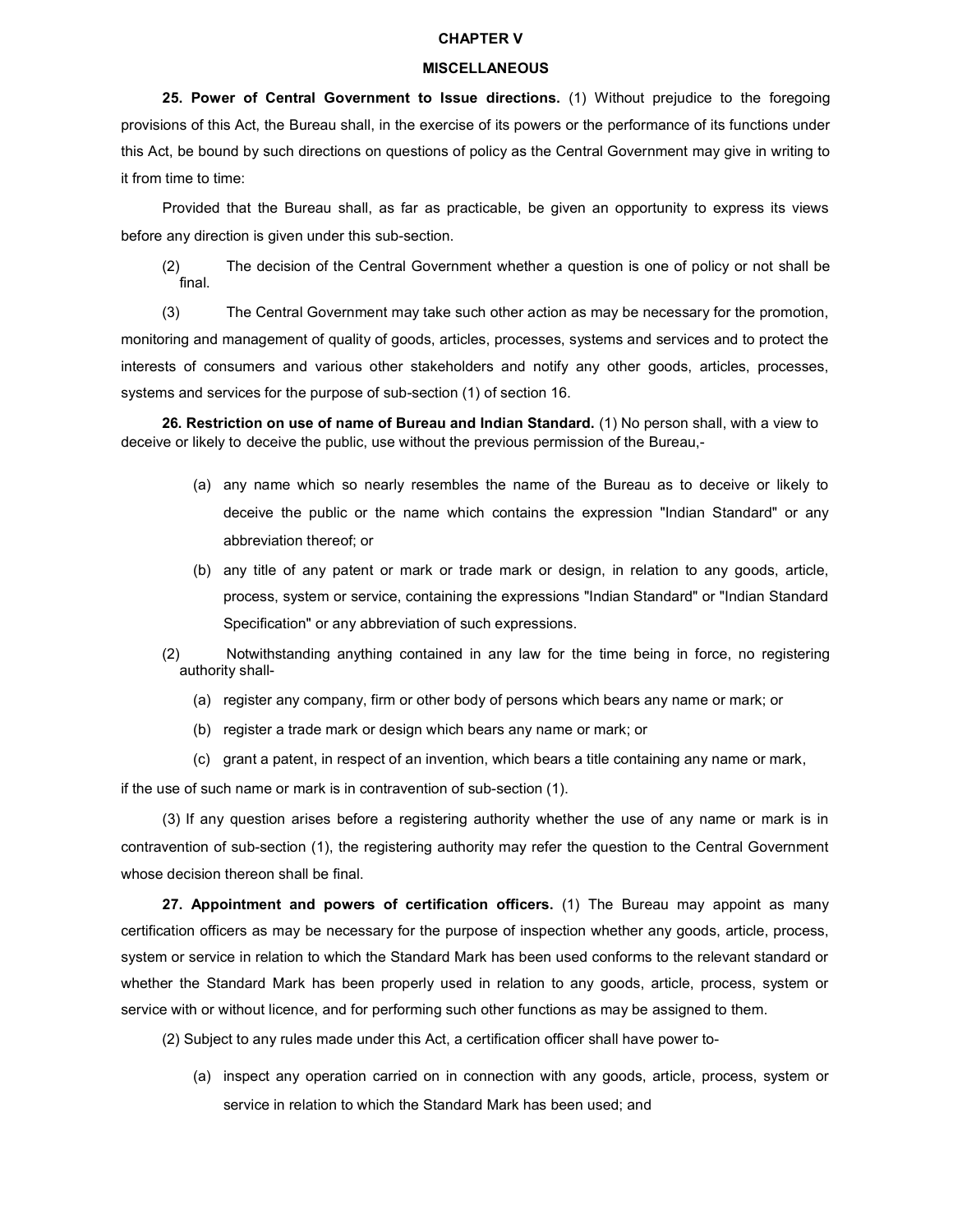(b) take samples of any goods or article or of any material or substance used in any goods, article, process, system or service, in relation to which the Standard Mark has been used.

(3) Every certification officer shall be furnished by the Bureau with a certificate of appointment as a certification officer, and the certificate shall, on demand, be produced by the certification officer.

- (4) Every certified body or licence holder shall-
	- (a) provide reasonable facilities to certification officer to enable him to discharge the duties imposed on him;
	- (b) inform certification officer or the Bureau of any change in the conditions which were declared or verified by the certification officer or the Bureau at the time of grant of certificate of conformity or licence.

(5) Any information obtained by a certification officer or the Bureau from any statement made or information supplied or any evidence given or from inspection made under the provisions of this Act shall be treated as confidential:

Provided that nothing shall apply to the disclosure of any information for the purpose of prosecution and protection of interest of consumers.

28. Power to search and seizure. (1) If the certification officer has reason to believe that any goods or articles, process, system or service in relation to which the contravention of section 11 or sub-sections (6) or (8) of section 14 or section 15 or section 17 has taken place are secreted in any place, premises or vehicle, he may enter into and search such place, premises or vehicle for such goods or articles, process, system or service, as the case may be.

(2) Where, as a result of any search made under sub-section (1), any goods or article, process, system or service has been found in relation to which contravention of section 11 or sub-sections (6) or (8) of section 14 or section 15 or section 17 has taken place, the certification officer may seize such goods or article and other material and documents which, in his opinion will be useful for, or relevant to any proceeding under this Act:

Provided that where it is not practicable to seize any such goods or article or material or document, the certification officer may serve on the owner an order that he shall not remove, part with, or otherwise deal with, the goods or article or material or document except with the previous permission of the certification officer.

(3) The provision of the Code of Criminal Procedure, 1973, (2 of 1974) relating to searches and seizures shall, so far as may be, apply to every search or seizure made under this section.

29. Penalty for contravention. (1) Any person who contravenes the provisions of section 11 or subsection (1) of section 26 shall be punishable with fine which may extend to five lakh rupees.

(2) Any person who contravenes the provisions of sub-sections (6) or (8) of section 14 or section 15 shall be punishable with imprisonment for a term which may extend to one year or with fine which shall not be less than one lakh rupees, but may extend up to five times the value of goods or articles produced or sold or offered to be sold or affixed or applied with a Standard Mark including Hallmark, or with both:

Provided that where the value of goods or articles produced or sold or offered to be sold cannot be determined, it shall be presumed that one year's production was in such contravention and the annual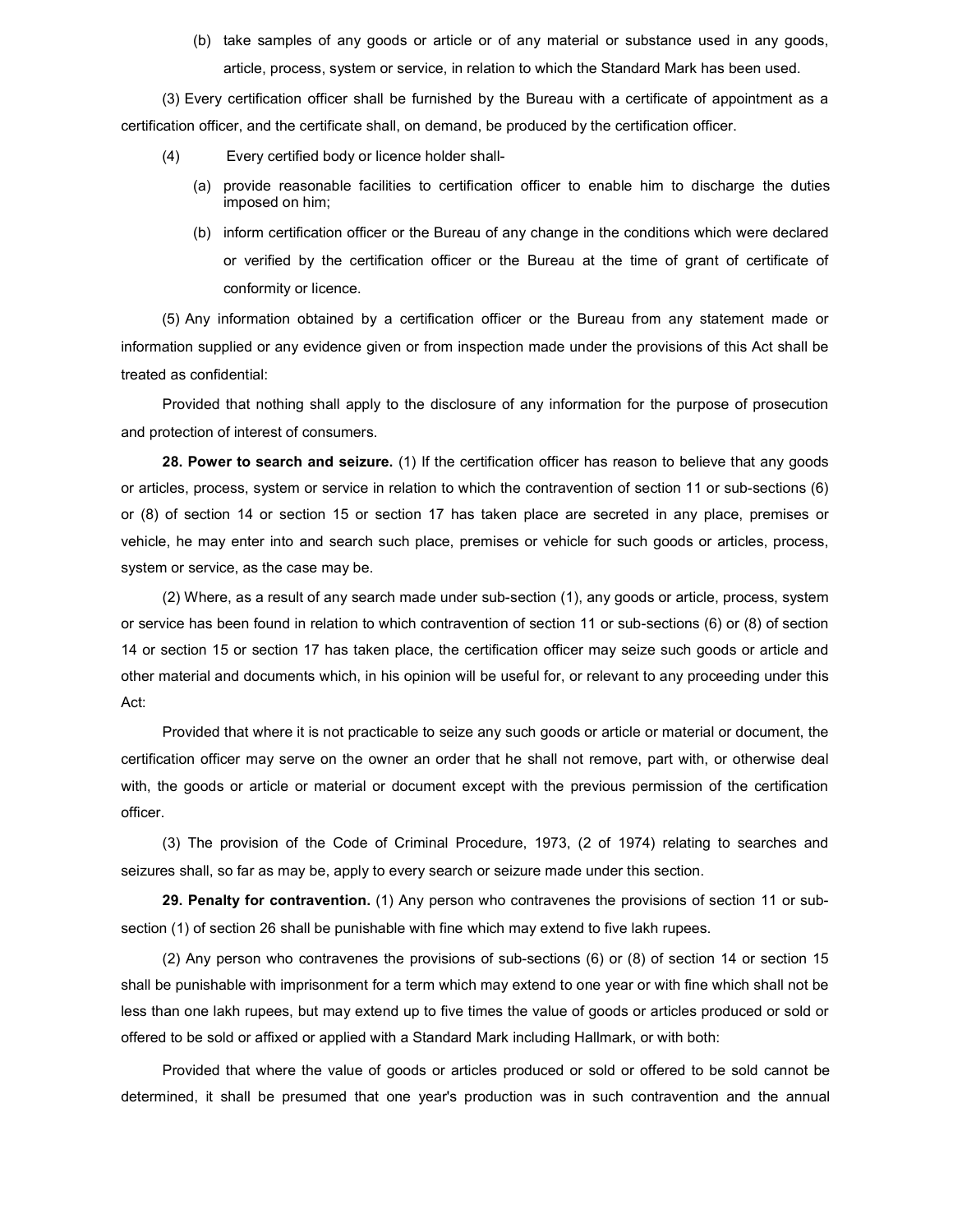turnover in the previous financial year shall be taken as the value of goods or articles for such contravention.

(3) Any person who contravenes the provisions of section 17 shall be punishable with imprisonment for a term which may extend up to two years or with fine which shall not be less than two lakh rupees for the first contravention and not be less than five lakh rupees for the second and subsequent contraventions, but may extend up to ten times the value of goods or articles produced or sold or offered to be sold or affixed or applied with a Standard Mark, including Hallmark, or with both:

Provided that where the value of goods or articles produced or sold or offered to be sold cannot be determined, it shall be presumed that one year's production was in such contravention and the annual turnover in the previous financial year shall be taken as the value of goods or articles for such contravention.

(4) The offence under sub-section (3) shall be cognizable.

30. Offences by companies. Where an offence under this Act has been committed by a company, every director, manager, secretary or other officer of the company who, at the time the offence was committed, was in charge of and was responsible to the company for the conduct of the business of the company, or authorised representative of the company as well as the company, shall be deemed to be guilty of the offence and shall be liable to be proceeded against and punished accordingly, irrespective of the fact that the offence has been committed with or without the consent or connivance of, or is attributable to any neglect on the part of any director, manager, secretary or other officer of the company, or authorised representative of the company.

Explanation.-For the purposes of this section,-

- (a) "company" means a body corporate and includes a firm or other association of individuals; and
- (b) "director", in relation to a firm, means a partner in the firm.

31. Compensation for non-conforming goods. Where a holder of licence or certificate of conformity or his representative has sold any goods, article, process, system or service, which bears a Standard Mark not conforming to the relevant standard, or with colourable imitation, the certified body or licence holder or his representative shall be liable to compensate the consumer for the injury caused by such non-conforming goods, article, process, system or service in such manner as may be prescribed.

32. Cognizance of offence by courts. (1) No court inferior to that of a Metropolitan Magistrate or a Judicial Magistrate of the first class, specially empowered in this behalf, shall try any offence punishable under this Act.

- (2) No court shall take cognizance of any offence punishable under this Act save on a complaint made by-
	- (a) or under the authority of the Bureau; or
	- (b) any police officer, not below the rank of deputy superintendent of police or equivalent; or
	- (c) any authority notified under sub-section (2) of section 16; or
	- (d) any officer empowered under the authority of the Government; or (e) any consumer; or
	- (f) any association.

(3) Any police officer not below the rank of deputy superintendent of police or equivalent, may, if he is satisfied that any of the offences referred to in sub-section (3) of section 29 has been, is being, or is likely to be, committed, search and seize without warrant, the goods, die, block, machine, plate, other instruments or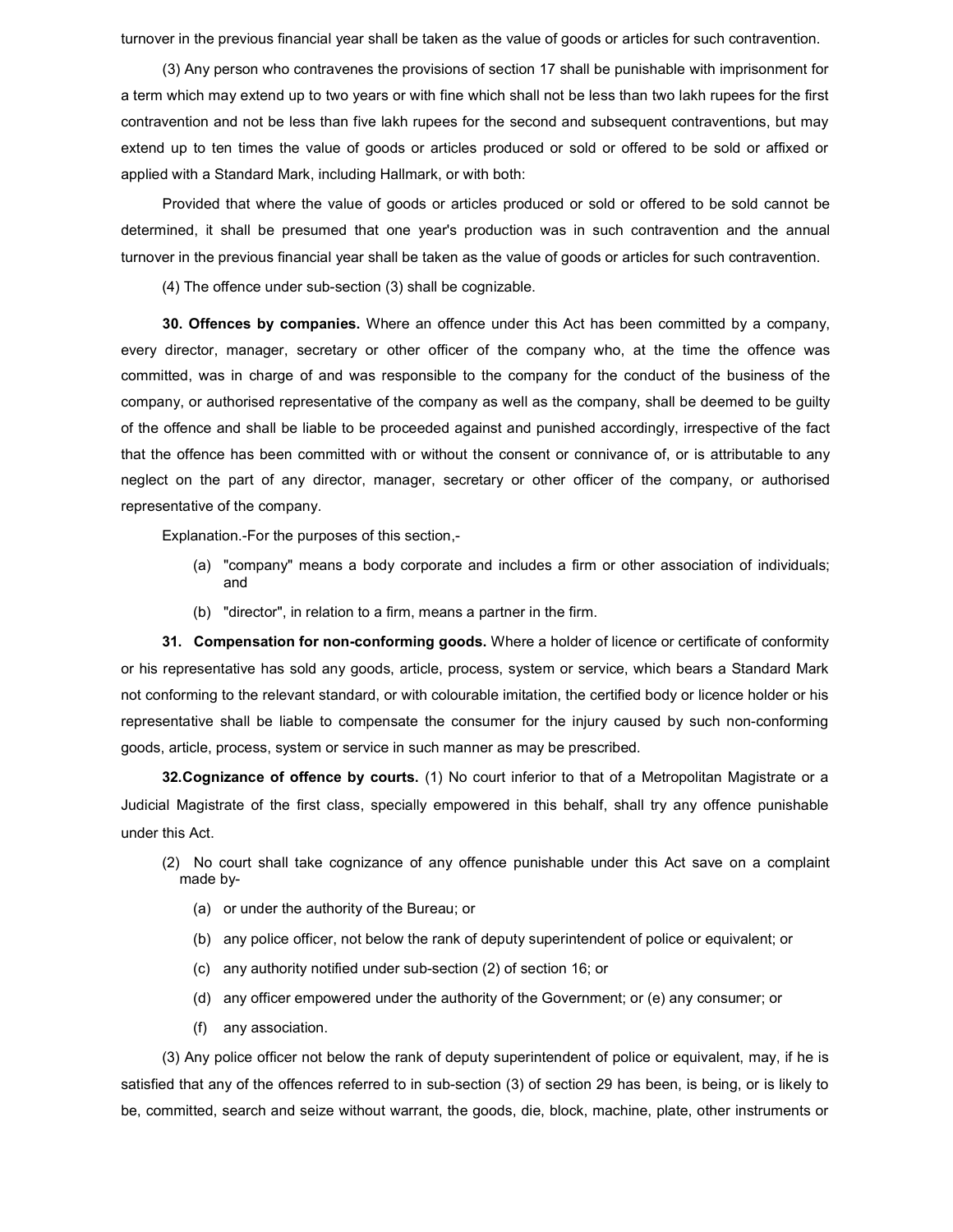things involved in committing the offence, wherever found, and all the articles so seized shall, as soon as practicable, be produced before a Magistrate as prescribed under sub-section (1).

(4) The court may direct that any property in respect of which the contravention has taken place shall be forfeited to the Bureau.

(5) The court may direct that any fine, in whole or any part thereof, payable under the provisions of this Act, shall be payable to the Bureau.

33. Compounding of offence. (1) Notwithstanding anything contained in the Code of Criminal Procedure, 1973, (2 of 1974) any offence committed for the first time, punishable under this Act, not being an offence punishable with imprisonment only, or with imprisonment and also with fine, may, either before or after the institution of any prosecution, be compounded by an officer so authorised by the Director General, in such manner as may be prescribed:

Provided that the sum so specified shall not in any case exceed the maximum amount of the fine which may be imposed under section 29 for the offence so compounded; and any second or subsequent offence committed after the expiry of a period of three years from the date on which the offence was previously compounded shall be deemed to be an offence committed for the first time.

(2) Every officer referred to in sub-section (1) shall exercise the powers to compound an offence, subject to the direction, control and supervision of the Bureau.

(3) Every application for the compounding of an offence shall be made in such manner as may be prescribed.

(4) Where any offence is compounded before the institution of any prosecution, no prosecution shall be instituted in relation to such offence against the offender in relation to whom the offence is so compounded.

(5) Where the composition of any offence is made after the institution of any prosecution, such composition shall be brought to the notice of the court in which the prosecution is pending in writing by the officer referred to in sub-section (1), and on such notice of the composition of the offence being given and its acceptance by the court, the person against whom the offence is so compounded shall be discharged.

34. Appeal. (1) Any person aggrieved by an order made under section 13 or sub-section (4) of section 14 or section 17 of this Act may prefer an appeal to Director General ofthe Bureau within such period as prescribed.

(2) No appeal shall be admitted if it is preferred after the expiry of the period prescribed therefor:

Provided that an appeal may be admitted after the expiry of the period prescribed therefor if the appellant satisfies the Director General that he had sufficient cause for not preferring the appeal within the prescribed period.

(3) Every appeal made under this section shall be made in such form and shall be accompanied by a copy of the order appealed against and by such fees as may be prescribed.

(4) The procedure for disposing of an appeal shall be such as may be prescribed:

Provided that before disposing of an appeal, the appellant shall be given a reasonable opportunity of being heard.

(5) The Director General may suo motu or on an application made in the manner prescribed review the order passed by any officer to whom the power has been delegated by him.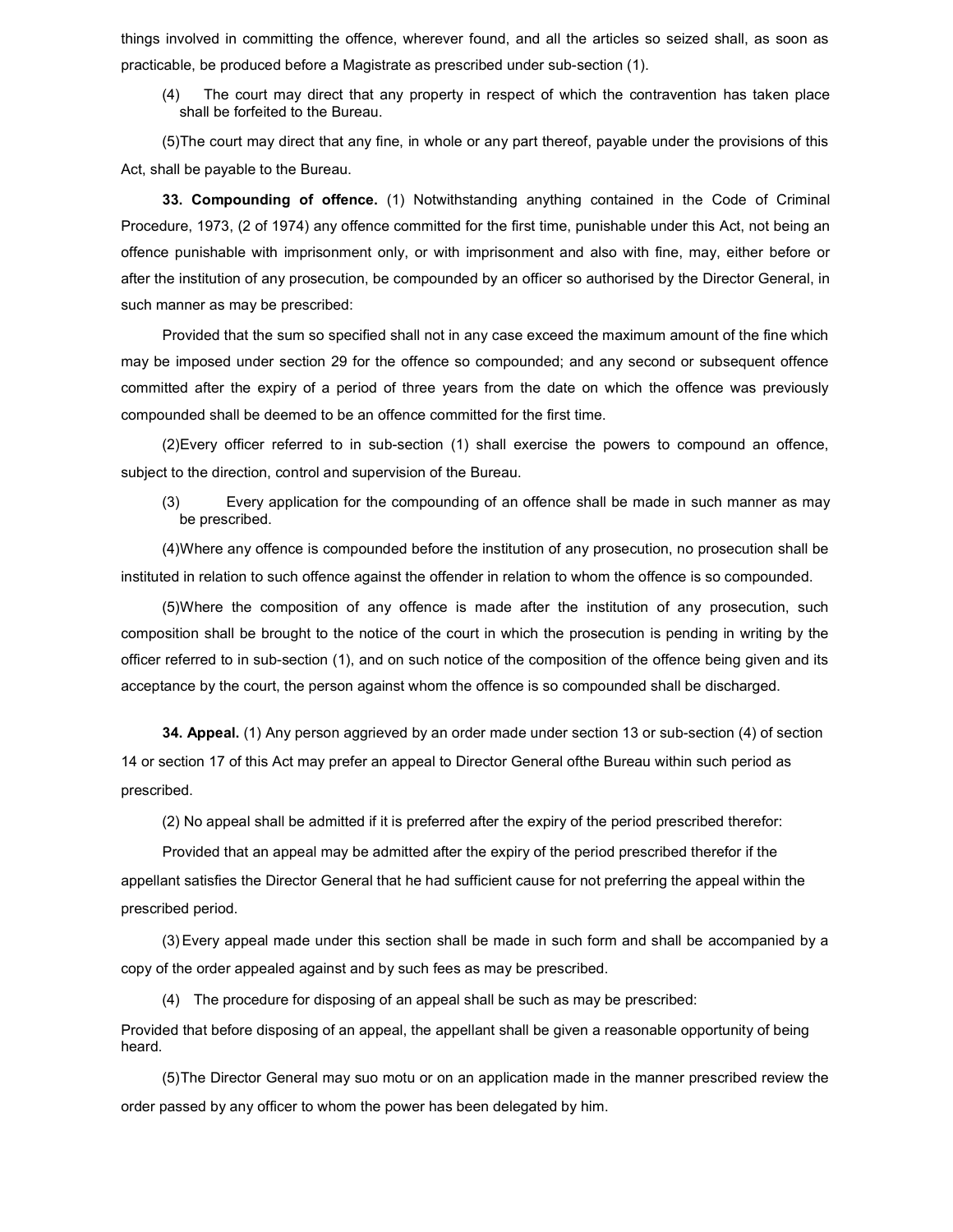(6) Any person aggrieved by an order made under sub-section (1) or sub-section (5) may prefer an appeal to the Central Government having administrative control of the Bureau within such period as may be prescribed.

35. Members, officers and employees of Bureau to be public servants. All members, officers and other employees of the Bureau shall be deemed, when acting or purporting to act in pursuance of any of the provisions of this Act, to be public servants within the meaning of section 21 of the Indian Penal Code. (45 of 1860)

36. Protection of action taken in good faith. No suit, prosecution or other legal proceeding shall lie against the Government or any officer of the Government or any member, officer or other employee of the Bureau for anything which is in done or intended to be done in good faith under this Act or the rules or regulations made thereunder.

37. Autbentication of orders and other instruments of Bureau. All orders and decisions of, and all other instruments issued by, the Bureau shall be authenticated by the signature of such officer or officers as may be authorised by the Bureau in this behalf.

**38. Power to make rules.** The Central Government may, by notification in the Official Gazette, make rules for carrying out the purposes of this Act.

39. Power to make regulations. The Executive Committee may, with the previous approval of the Central Government, by notification in the Official Gazette, make regulations consistent with this Act and the rules to carry out the purposes of this Act.

40. Rules and regulations to be laid before Parliament. Every rule and every regulation made under this Act shall be laid, as soon as may be after it is made, before each House of Parliament, while it is in session, for a total period of thirty days which may be comprised in one session or in two or more successive sessions, and if, before the expiry of the session immediately following the session or the successive sessions aforesaid, both Houses agree in making any modification in the rule or regulation or both Houses agree that the rule or regulation should not be made, the rule or regulation shall thereafter have effect only in such modified form or be of no effect, as the case may be; so, however, that any such modification or annulment shall be without prejudice to the validity of anything previously done under that rule or regulation.

41. Act not to affect operation of certain Acts. Nothing in this Act shall affect the operation of the Agricultural Produce (Grading and Marking) Act, 1937 (1 of 1937) or the Drugs and Cosmetics Act, 1940, (23 of 1940) or any other law for the time being in force, which deals with any standardisation or quality control of any goods, article, process, system or service.

42. Power to remove difficulties. (1) If any difficulty arises in giving effect to the provisions of this Act, the Central Government may, by order, published in the Official Gazette, make such provisions not inconsistent with the provisions of this Act as may appear to be necessary for removing the difficulty:

Provided that no order shall be made under this section after the expiry of two years from the commencement of this Act.

(2) Every order made under this section shall be laid, as soon as may be after it is made, before each House of Parliament.